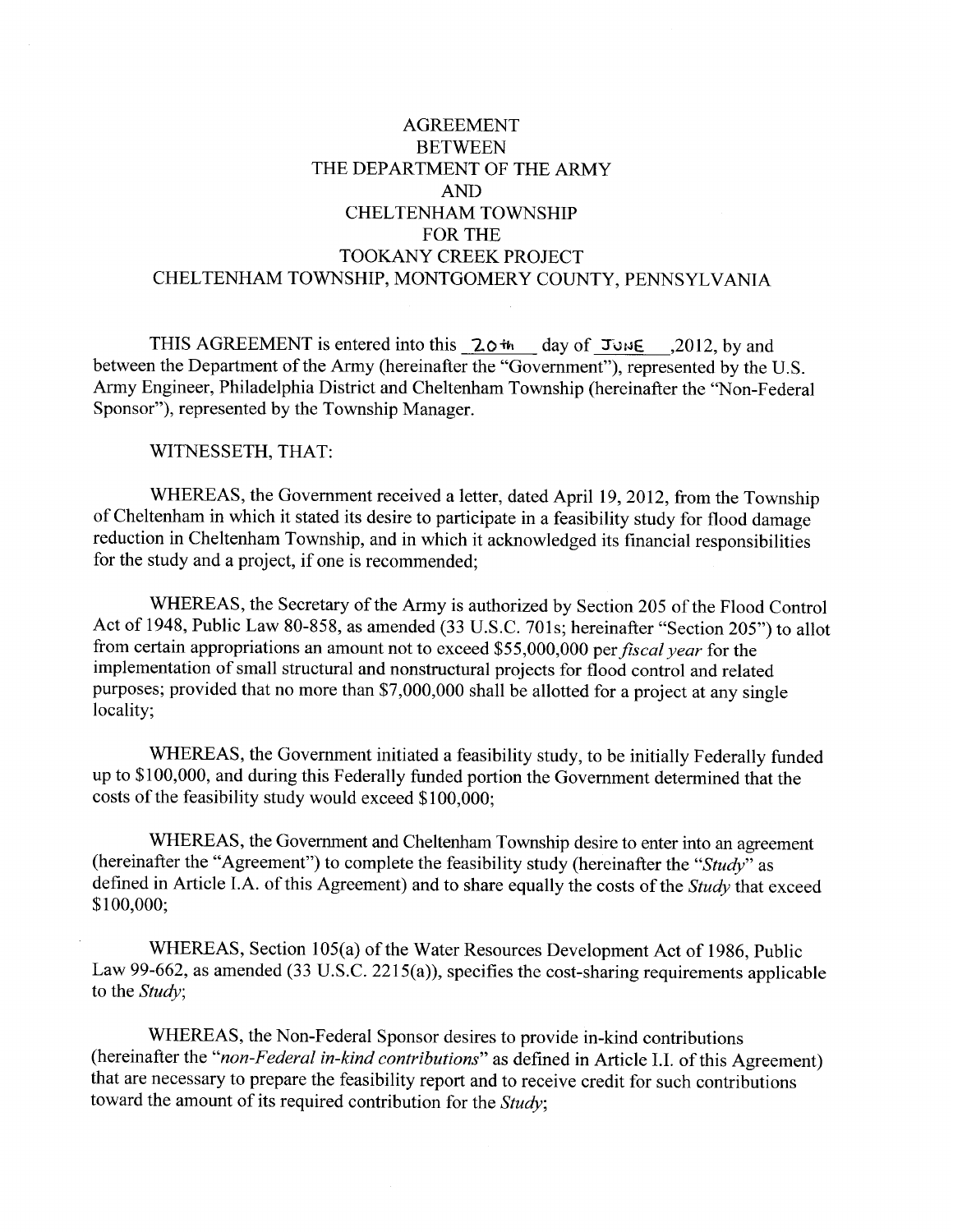WHEREAS, the Non-Federal Sponsor may provide up to 100 percent of its required contribution for the *Study* as *non-Federal in-kind contributions*;

 WHEREAS, the Government and Non-Federal Sponsor have the full authority and capability to perform as hereinafter set forth and intend to cooperate in cost-sharing and financing of the *Study* in accordance with the terms of this Agreement; and

 WHEREAS, the Government and the Non-Federal Sponsor, in connection with this Agreement, desire to foster a partnering strategy and a working relationship between the Government and the Non-Federal Sponsor through a mutually developed formal strategy of commitment and communication embodied herein, which creates an environment where trust and teamwork prevent disputes, foster a cooperative bond between the Government and the Non-Federal Sponsor, and facilitate the successful *Study*.

NOW, THEREFORE, the Government and the Non-Federal Sponsor agree as follows:

## ARTICLE I – DEFINITIONS

A. The term "*Study*" shall mean the activities and tasks required to identify and evaluate alternatives and the preparation of a decision document that, when appropriate, recommends a coordinated and implementable solution for flood damage reduction in Cheltenham Township, Montgomery County, Pennsylvania. The term includes the *non-Federal in-kind contributions* described in paragraph I. of this Article.

B. The term "*total study costs*" shall mean the sum of all costs incurred by the Non-Federal Sponsor and the Government in accordance with the terms of this Agreement directly related to performance of the *Study* plus the costs of the *Study* incurred by the Government prior to the effective date of this Agreement. Subject to the provisions of this Agreement, the term shall include, but is not necessarily limited to: the Government's costs of plan formulation and evaluation, including applicable economic, engineering, real estate, and environmental analyses; the Government's costs of preparation of the decision document for the *Study*; the costs of the *non-Federal in-kind contributions* determined in accordance with Article II.B.3. of this Agreement; the Government's costs of independent technical review and other review processes required by the Government; the Non-Federal Sponsor's and the Government's costs of participation in the Study Coordination Team in accordance with Article III of this Agreement; the Government's costs of contract dispute settlements or awards; and the Non-Federal Sponsor's and the Government's costs of audit in accordance with Article VI.B. and Article VI.C. of this Agreement. The term does not include the first \$100,000 incurred by the Government for the *Study*; any costs of dispute resolution under Article V of this Agreement; any costs incurred as part of reconnaissance studies or feasibility studies under any other agreement or program; the Non-Federal Sponsor's costs of negotiating this Agreement; or any costs of negotiating a project cooperation agreement for design and construction of a project or separable element thereof.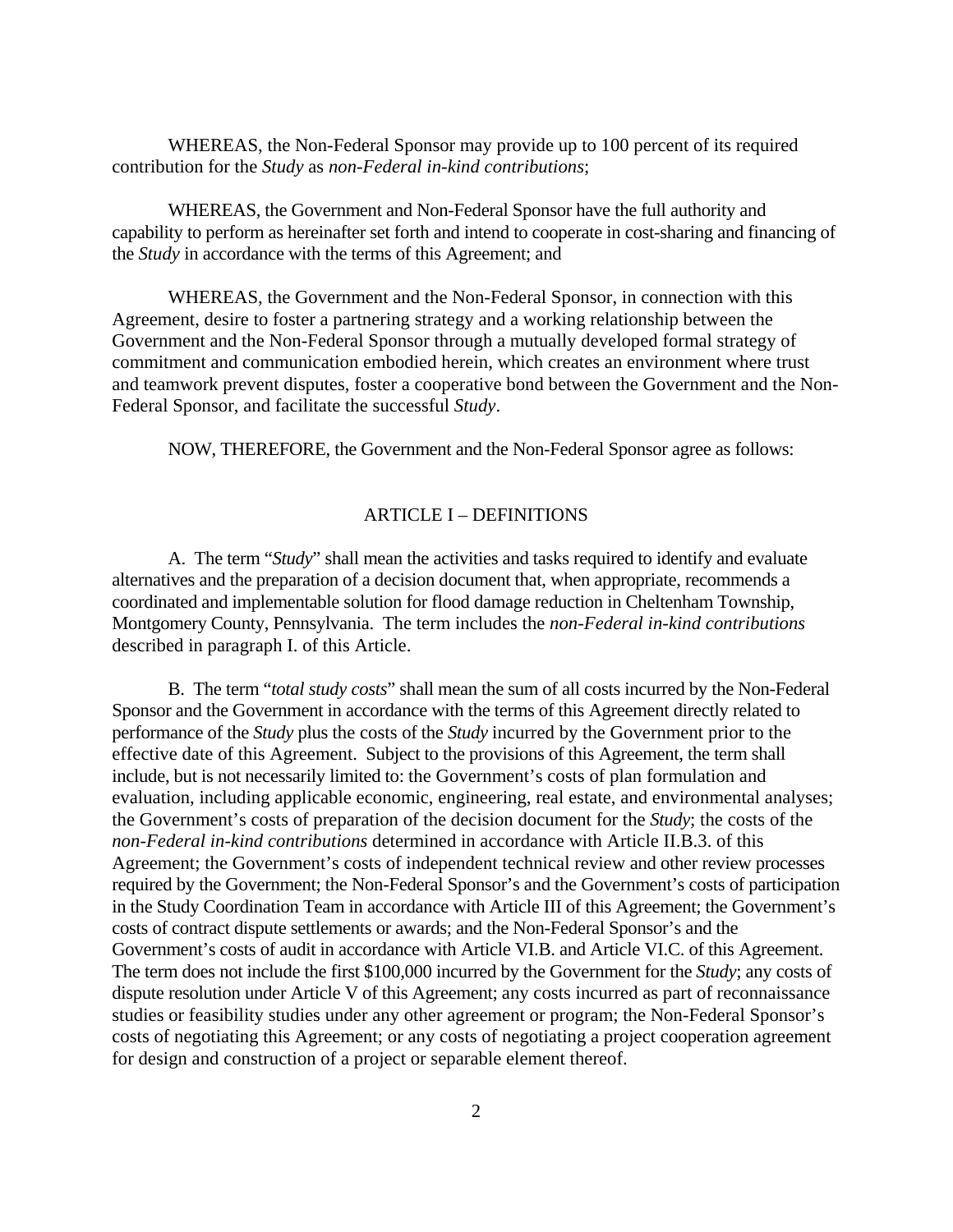C. The term "*period of study*" shall mean the time from the effective date of this Agreement to the date that the decision document for the study is duly approved by the Government or the date that this Agreement is terminated in accordance with Article IX of this Agreement.

 D. The term "*financial obligations for the study*" shall mean the financial obligations of the Government and the costs for the *non-Federal in-kind contributions*, as determined by the Government, that result or would result in costs that are or would be included in *total study costs*.

 E. The term "*non-Federal proportionate share*" shall mean the ratio of the sum of the costs included in *total study costs* for the *non-Federal in-kind contributions*, as determined by the Government, and the Non-Federal Sponsor's contribution of funds required by Article II.B.1.b. of this Agreement to *financial obligations for the study*, as projected by the Government.

F. The term "*Federal program funds*" shall mean funds provided by a Federal agency, other than the Department of the Army, plus any non-Federal contribution required as a matching share therefor.

 G. The term "*fiscal year*" shall mean one year beginning on October 1 and ending on September 30.

 H. The term "*PMP*" shall mean the project management plan, and any modifications thereto, developed by the Government, and agreed to by the Non-Federal Sponsor, that specifies the scope, cost, and schedule for *Study* activities and guides the performance of the *Study*  through the *period of study*.

I. The term "*non-Federal in-kind contributions*" shall mean planning, supervision and administration, services, materials, supplies, and other in-kind services that are performed or provided by the Non-Federal Sponsor after the effective date of this Agreement in accordance with the *PMP* and that are necessary for performance of the *Study*.

 J. The term "*Section 205 Annual Program Limit*" shall mean the statutory limitation on the Government's annual allotment for planning, design, and construction of all projects implemented pursuant to Section 205 of the Flood Control Act of 1948, Public Law 80-858, as amended (33 U.S.C. 701s). As of the effective date of this Agreement, such limitation is \$55,000,000.

K. The term "*fiscal year of the Non-Federal Sponsor*" shall mean one year beginning on January 1 and ending on December 31.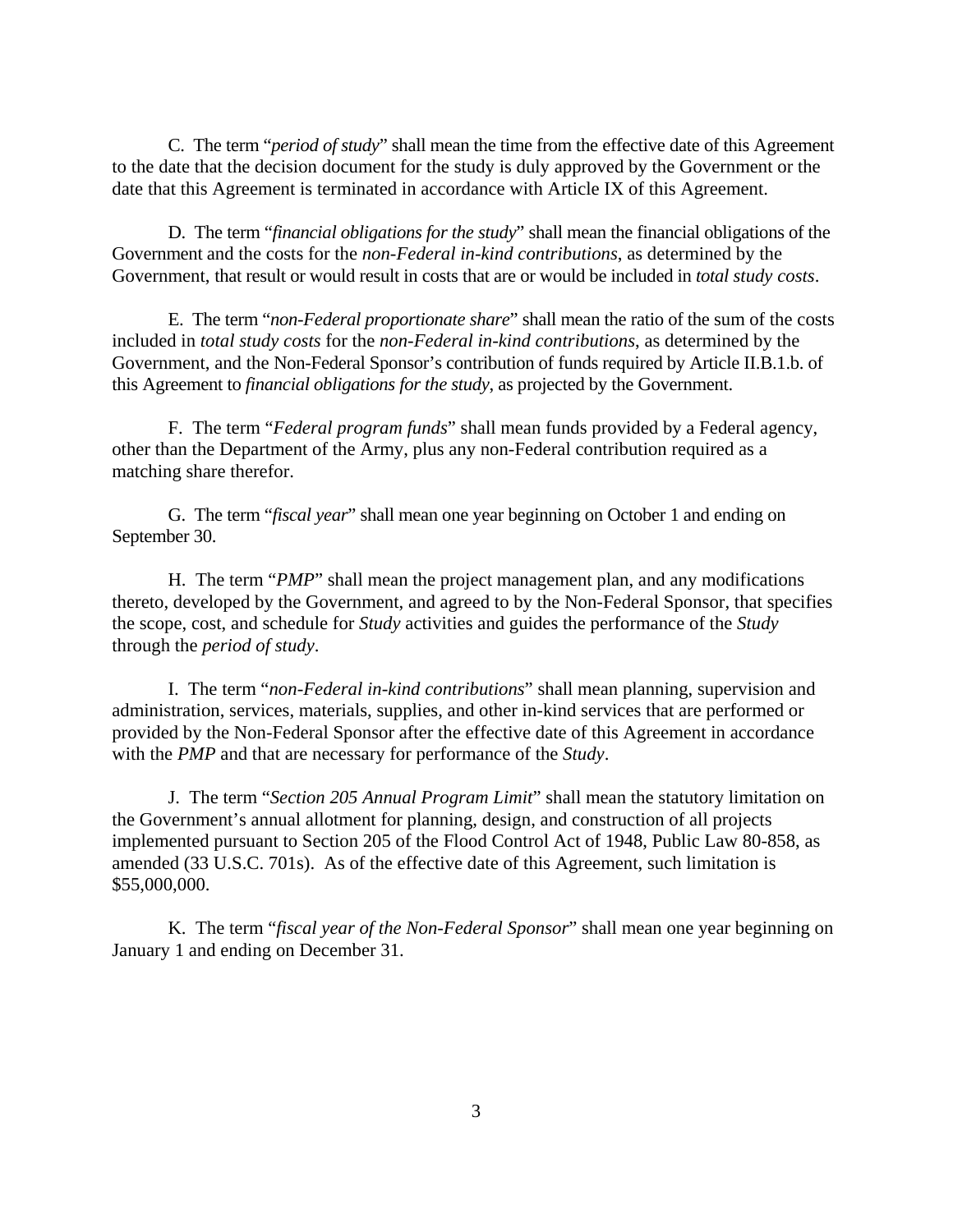## ARTICLE II - OBLIGATIONS OF THE GOVERNMENT AND THE NON-FEDERAL SPONSOR

A. The Government, subject to receiving funds appropriated by the Congress of the United States (hereinafter the "Congress") and using those funds and funds provided by the Non-Federal Sponsor, expeditiously shall conduct the *Study*, applying those procedures usually applied to Federal projects, in accordance with Federal laws, regulations, and policies. The Non-Federal Sponsor expeditiously shall perform or provide the *non-Federal in-kind contributions* in accordance with applicable Federal laws, regulations, and policies.

1. The Government shall not issue the solicitation for the first contract for the *Study* or commence the *Study* using the Government's own forces until the Non-Federal Sponsor has confirmed in writing its willingness to proceed with the *Study*.

2. To the extent possible, the Government and the Non-Federal Sponsor shall conduct the *Study* in accordance with the *PMP*.

3. The Government shall afford the Non-Federal Sponsor the opportunity to review and comment on all products that are developed by contract or by Government personnel during the *period of study*. The Government shall consider in good faith the comments of the Non-Federal Sponsor, but the final approval of all *Study* products shall be exclusively within the control of the Government.

4. The Government shall afford the Non-Federal Sponsor the opportunity to review and comment on the solicitations for all Government contracts, including relevant scopes of work, prior to the Government's issuance of such solicitations. To the extent possible, the Government shall afford the Non-Federal Sponsor the opportunity to review and comment on all proposed contract modifications, including change orders. In any instance where providing the Non-Federal Sponsor with notification of a contract modification is not possible prior to execution of the contract modification, the Government shall provide such notification in writing at the earliest date possible. To the extent possible, the Government also shall afford the Non-Federal Sponsor the opportunity to review and comment on all contract claims prior to resolution thereof. The Government shall consider in good faith the comments of the Non-Federal Sponsor, but the contents of solicitations, award of contracts or commencement of work on the *Study* using the Government's own forces, execution of contract modifications, resolution of contract claims, and performance of all work on the *Study*, except for the *non-Federal in-kind contributions*, shall be exclusively within the control of the Government.

5. At the time the U.S. Army Engineer, Philadelphia District (hereinafter the "District Engineer") furnishes the contractor with the Government's Written Notice of Acceptance of Completed Work for each contract awarded by the Government for the *Study*, the District Engineer shall furnish a copy thereof to the Non-Federal Sponsor.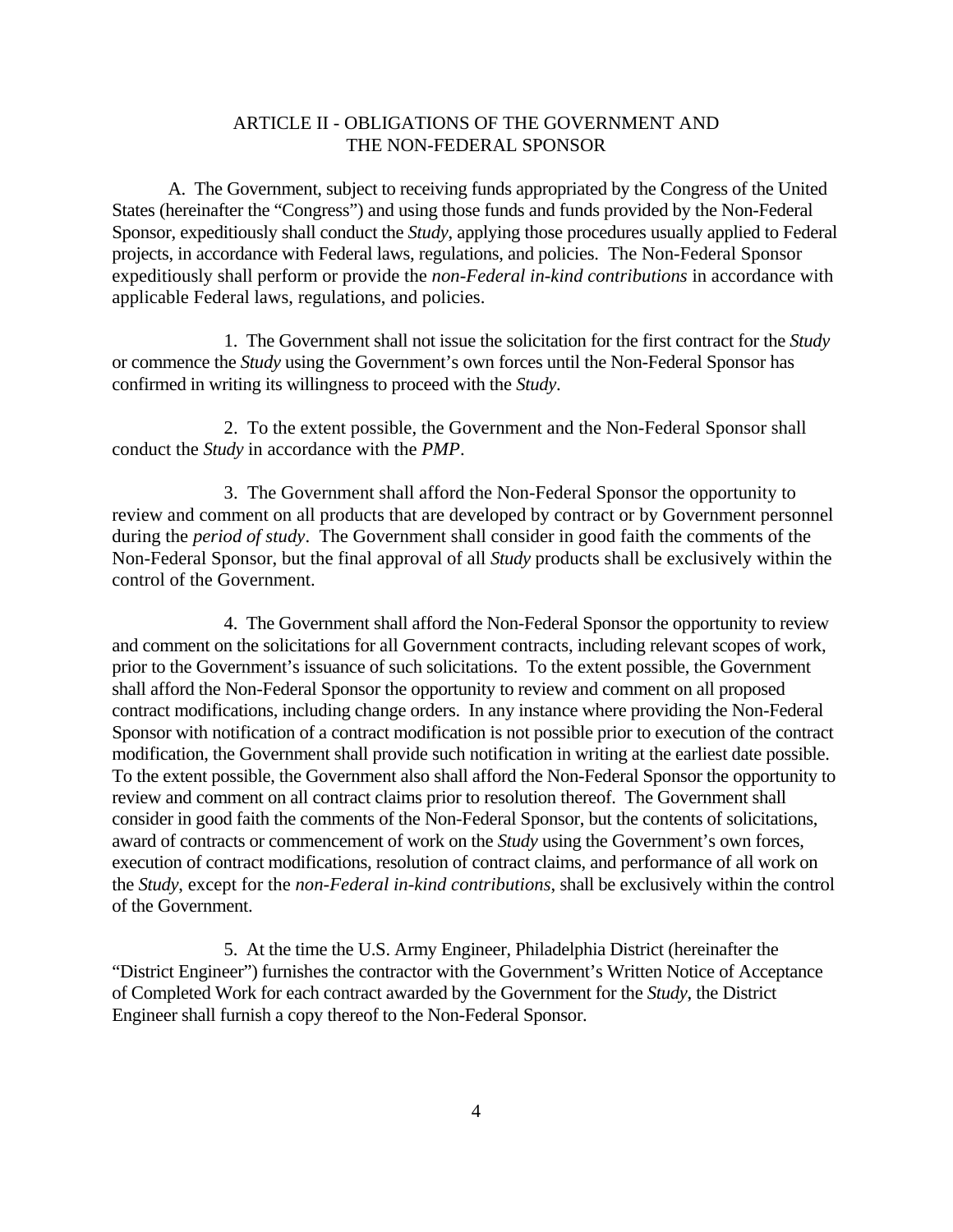6. The Non-Federal Sponsor shall afford the Government the opportunity to review and comment on the solicitations for all contracts for the *non-Federal in-kind contributions*, including relevant scopes of work, prior to the Non-Federal Sponsor's issuance of such solicitations. To the extent possible, the Non-Federal Sponsor shall afford the Government the opportunity to review and comment on all proposed contract modifications, including change orders. In any instance where providing the Government with notification of a contract modification is not possible prior to execution of the contract modification, the Non-Federal Sponsor shall provide such notification in writing at the earliest date possible. To the extent possible, the Non-Federal Sponsor also shall afford the Government the opportunity to review and comment on all contract claims prior to resolution thereof. The Non-Federal Sponsor shall consider in good faith the comments of the Government but the contents of solicitations, award of contracts or commencement of work on the *Study* using the Non-Federal Sponsor's own forces, execution of contract modifications, resolution of contract claims, and performance of all work on the *non-Federal in-kind contributions* shall be exclusively within the control of the Non-Federal Sponsor.

7. At the time the Non-Federal Sponsor furnishes a contractor with a notice of acceptance of completed work for each contract awarded by the Non-Federal Sponsor for the *non-Federal in-kind contributions*, the Non-Federal Sponsor shall furnish a copy thereof to the Government.

B. The Non-Federal Sponsor shall contribute 50 percent of *total study costs* in accordance with the provisions of this paragraph.

> 1. The Non-Federal Sponsor shall provide a contribution of funds as determined below:

a. If the Government projects at any time that the collective value of the Non-Federal Sponsor's contributions listed in the next sentence will be less than the Non-Federal Sponsor's required share of 50 percent of *total study costs*, the Government shall determine the amount of funds that would be necessary to meet the Non-Federal Sponsor's required share without considering the credit the Government projects will be afforded for the *non-Federal in-kind contributions* pursuant to paragraph B.4. of this Article. The Government shall determine the amount of funds that would be necessary by subtracting from the Non-Federal Sponsor's required share of 50 percent of *total study costs* the collective value of the Non-Federal Sponsor's contributions under Article III and Article VI of this Agreement.

b. The Non-Federal Sponsor shall provide funds in the amount determined by this paragraph in accordance with Article IV.B. of this Agreement. To determine the contribution of funds the Non-Federal Sponsor shall provide, the Government shall reduce the amount determined in accordance with paragraph B.1.a. of this Article by the amount of credit the Government projects will be afforded for the *non-Federal in-kind contributions* pursuant to paragraph B.4. of this Article.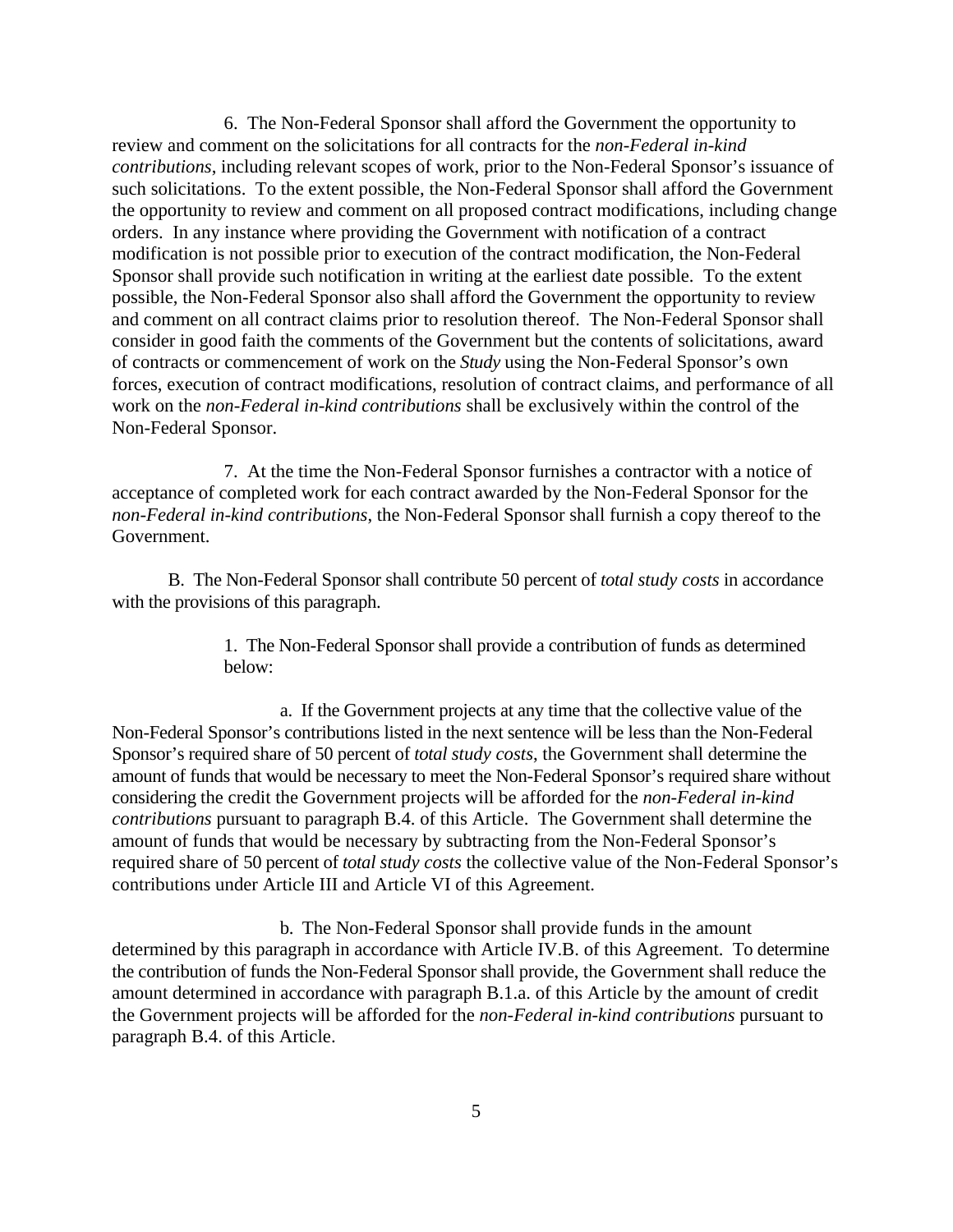2. The Government, subject to the availability of funds and as limited by paragraph B.5. of this Article and the *Section 205 Annual Program Limit*, shall refund or reimburse to the Non-Federal Sponsor any contributions in excess of 50 percent of *total study costs* if the Government determines at any time that the collective value of the following has exceeded 50 percent of *total study costs*: (a) the Non-Federal Sponsor's contribution of funds required by paragraph B.1.b. of this Article; (b) the amount of credit to be afforded for the *non-Federal in-kind contributions* pursuant to paragraph B.4. of this Article; and (c) the value of the Non-Federal Sponsor's contributions under Article III and Article VI of this Agreement.

3. The Government shall determine and include in *total study costs* any costs incurred by the Non-Federal Sponsor for *non-Federal in-kind contributions*, subject to the conditions and limitations of this paragraph. The Non-Federal Sponsor in a timely manner shall provide the Government with such documents as are sufficient to enable the Government to determine the amount of costs to be included in *total study costs* for *non-Federal in-kind contributions*.

a. Acceptance by the Government of *non-Federal in-kind contributions* shall be subject to a review by the Government to verify that all economic, engineering, real estate, and environmental analyses or other items performed or provided as *non-Federal in-kind contributions* are accomplished in a satisfactory manner and in accordance with applicable Federal laws, regulations, and policies, and to verify that all analyses, services, materials, supplies, and other in-kind services provided as *non-Federal in-kind contributions* are necessary for the *Study*.

b. The Non-Federal Sponsor's costs for *non-Federal in-kind contributions*  that may be eligible for inclusion in *total study costs* pursuant to this Agreement shall be subject to an audit in accordance with Article VI.C. of this Agreement to determine the reasonableness, allocability, and allowability of such costs.

c. The Non-Federal Sponsor's costs for *non-Federal in-kind contributions* that may be eligible for inclusion in *total study costs* pursuant to this Agreement are not subject to interest charges, nor are they subject to adjustment to reflect changes in price levels between the time the *non-Federal in-kind contributions* are provided and the time the costs are included in *total study costs*.

d. The Government shall not include in *total study costs* any costs for *non-Federal in-kind contributions* paid by the Non-Federal Sponsor using *Federal program funds* unless the Federal agency providing the Federal portion of such funds verifies in writing that expenditure of such funds for such purpose is expressly authorized by Federal law.

e. The Government shall not include in *total study costs* any costs for *non-Federal in-kind contributions* in excess of the Government's estimate of the costs of the *non-Federal in-kind contributions* if the services, materials, supplies, and other in-kind services had been provided by the Government.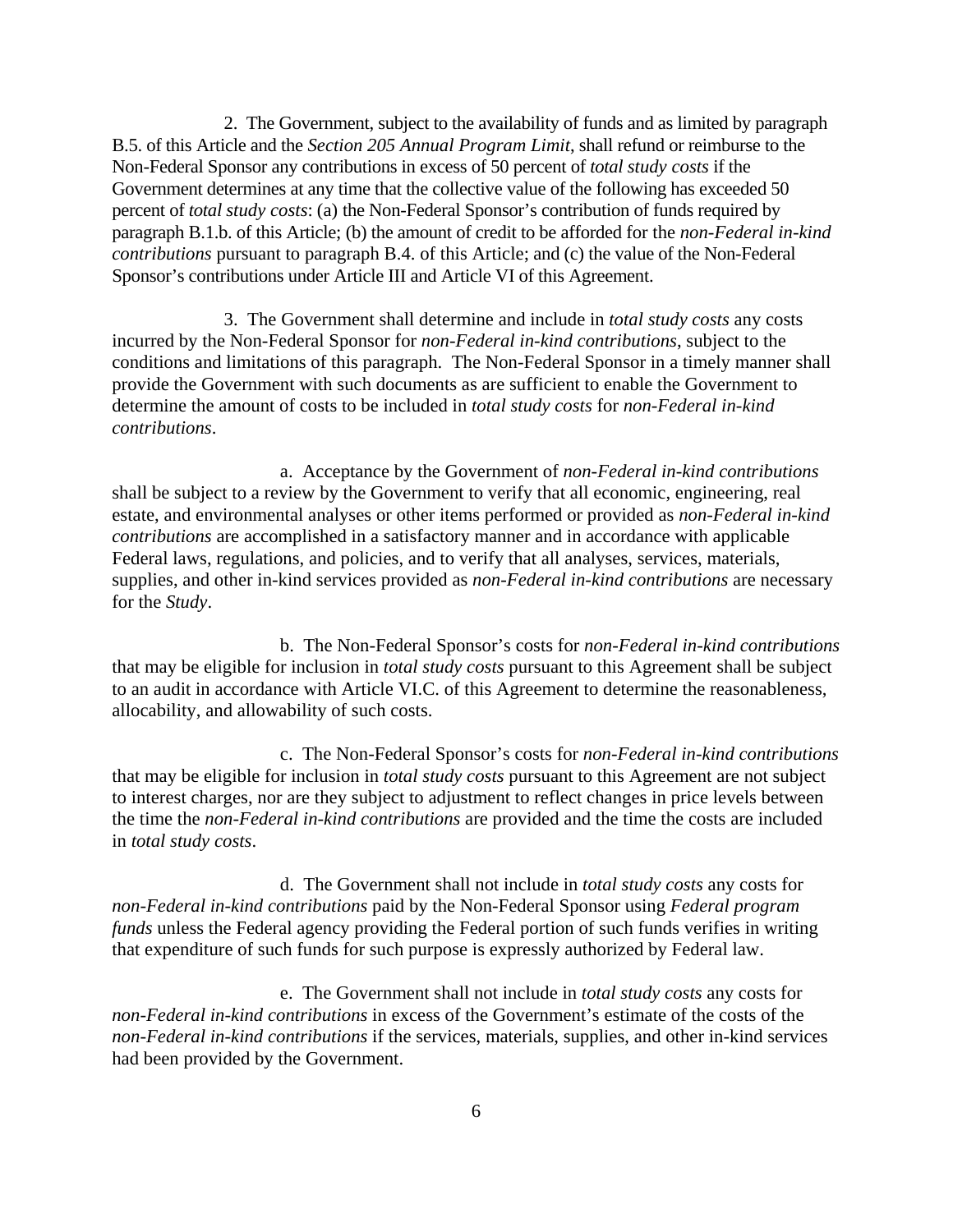4. The Government, in accordance with this paragraph, shall afford credit toward the amount of funds determined in accordance with paragraph B.1.a. of this Article for the costs of the *non-Federal in-kind contributions* determined in accordance with paragraph B.3. of this Article. However, the maximum amount of credit that can be afforded for the *non-Federal inkind contributions* shall not exceed the least of the following amounts as determined by the Government: the amount of funds determined in accordance with paragraph B.1.a. of this Article; the costs of the *non-Federal in-kind contributions* determined in accordance with paragraph B.3. of this Article; or 50 percent of *total study costs*.

5. Notwithstanding any other provision of this Agreement, the Non-Federal Sponsor shall not be entitled to reimbursement of any costs of *non-Federal in-kind contributions* determined in accordance with paragraph B.3. of this Article and included in *total study costs* that exceed the amount of credit afforded for the *non-Federal in-kind contributions* determined in accordance with paragraph B.4. of this Article and the Non-Federal Sponsor shall be responsible for 100 percent of all costs of *non-Federal in-kind contributions* included in *total study costs* that exceed the amount of credit afforded.

 C. Notwithstanding any other provision of this Agreement, Federal financial participation in the *Study* is limited by the following provisions of this paragraph.

1. In the event the Government projects that the amount of Federal funds the Government will make available to the *Study* through the then-current *fiscal year*, or the amount of Federal funds the Government will make available for the *Study* through the upcoming *fiscal year*, is not sufficient to meet the Federal share of *total study costs* that the Government projects to be incurred through the then-current or upcoming *fiscal year*, as applicable, the Government shall notify the Non-Federal Sponsor in writing of such insufficiency of funds and of the date the Government projects that the Federal funds that will have been made available to the *Study* will be exhausted. Upon the exhaustion of Federal funds made available by the Government to the *Study*, future performance under this Agreement shall be suspended and the parties shall proceed in accordance with Article IX.C. of this Agreement.

 2. If the Government determines that the total amount of Federal funds provided by Congress for all studies and projects implemented pursuant to Section 205 has reached the *Section 205 Annual Program Limit*, and the Government projects that the Federal funds the Government will make available to the *Study* within the *Section 205 Annual Program Limit* will not be sufficient to meet the Federal share of *total study costs*, the Government shall notify the Non-Federal Sponsor in writing of such insufficiency of funds and of the date the Government projects that the Federal funds that will have been made available to the *Study* will be exhausted. Upon the exhaustion of Federal funds made available by the Government to the *Study* within the *Section 205 Annual Program Limit*, future performance under this Agreement shall be suspended and the parties shall proceed in accordance with Article IX.C. of this Agreement.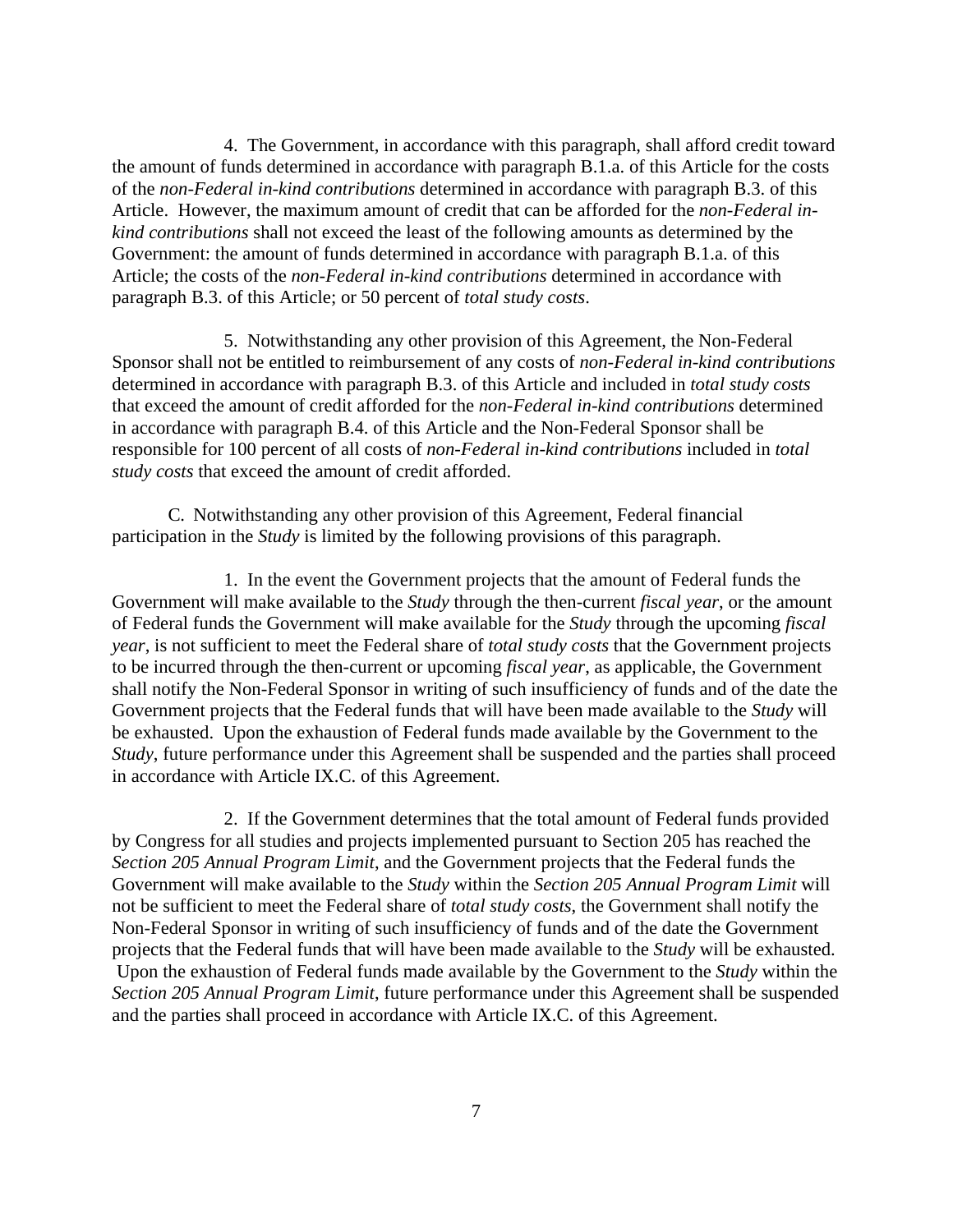3. As of the effective date of this Agreement, \$199,300 of Federal funds is currently projected to be available for the *Study*. The Government makes no commitment to request Congress to provide additional Federal funds for the *Study*. Further, the Government's financial participation in the *Study* is limited to the Federal funds that the Government makes available to the *Study*.

D. Upon conclusion of the *period of study*, the Government shall conduct an accounting, in accordance with Article IV.C. of this Agreement, and furnish the results to the Non-Federal Sponsor.

E. The Non-Federal Sponsor shall not use *Federal program funds* to meet any of its obligations for the *Study* under this Agreement unless the Federal agency providing the Federal portion of such funds verifies in writing that expenditure of such funds for such purpose is expressly authorized by Federal law.

F. This Agreement shall not be construed as obligating either party to implement a project. Whether the Government proceeds with implementation of the project depends upon, among other things, the outcome of the *Study* and whether the proposed solution is consistent with the Economic and Environmental Principles and Guidelines for Water and Related Land Resources Implementation Studies and with the budget priorities of the Administration.

## ARTICLE III - STUDY COORDINATION TEAM

 A. To provide for consistent and effective communication, the Non-Federal Sponsor and the Government, not later than 30 calendar days after the effective date of this Agreement, shall appoint named senior representatives to a Study Coordination Team. Thereafter, the Study Coordination Team shall meet regularly until the end of the *period of study*. The Government's Project Manager and a counterpart named by the Non-Federal Sponsor shall co-chair the Study Coordination Team.

B. The Government's Project Manager and the Non-Federal Sponsor's counterpart shall keep the Study Coordination Team informed of the progress of the *Study* and of significant pending issues and actions, and shall seek the views of the Study Coordination Team on matters that the Study Coordination Team generally oversees.

C. Until the end of the *period of study*, the Study Coordination Team shall generally oversee the *Study*, including matters related to: plan formulation and evaluation, including applicable economic, engineering, real estate, and environmental analyses; scheduling of reports and work products; independent technical review and other review processes required by the Government; completion of all necessary environmental coordination and documentation; contract awards and modifications; contract costs; the Government's cost projections; the performance of and scheduling for the *non-Federal in-kind contributions*; determination of anticipated future requirements for real property and relocation requirements and performance of operation, maintenance, repair, rehabilitation, and replacement of the proposed project including anticipated requirements for permits; and other matters related to the *Study*. This oversight of the *Study* shall be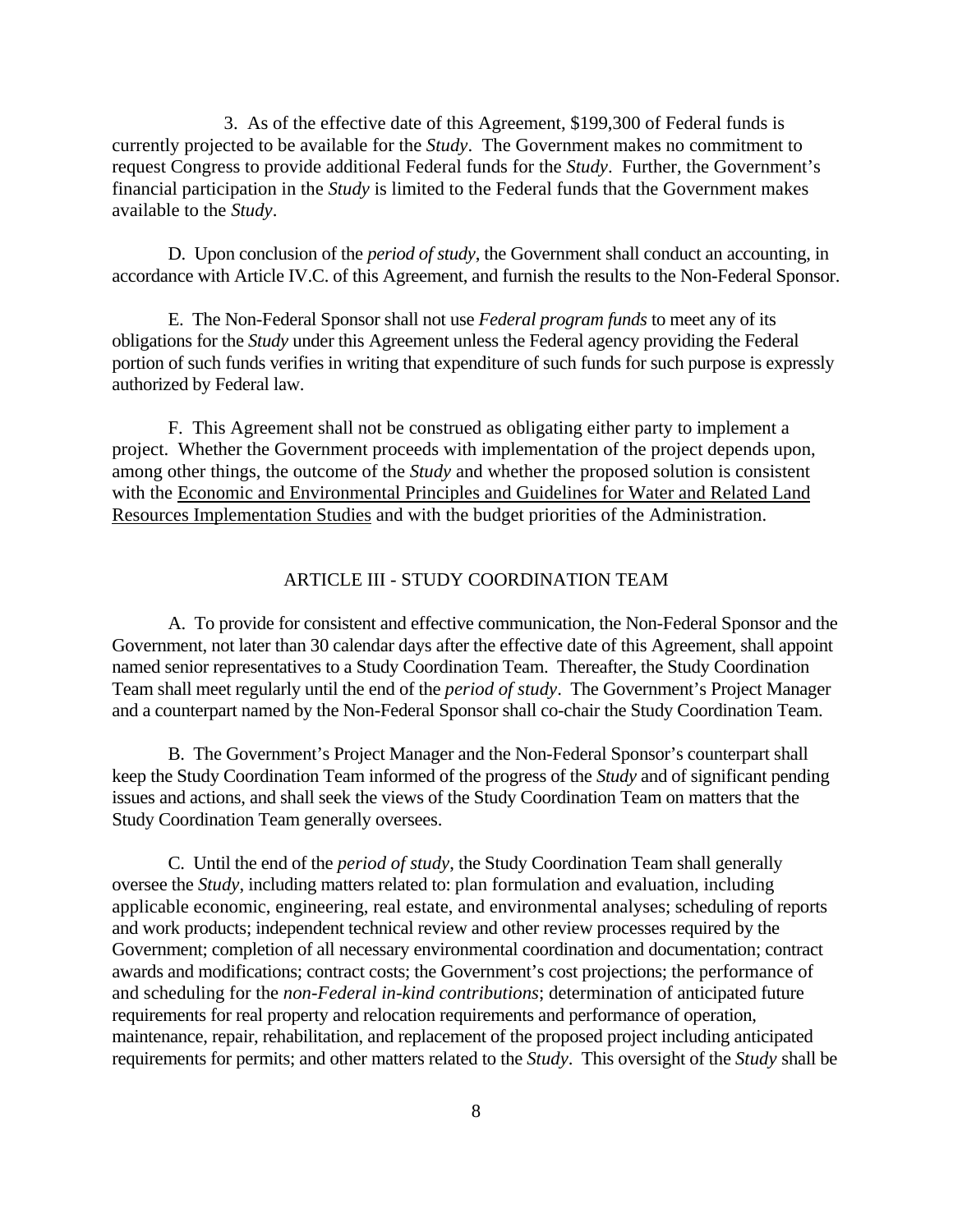consistent with the *PMP*.

D. The Study Coordination Team may make recommendations to the District Engineer on matters related to the *Study* that the Study Coordination Team generally oversees, including suggestions to avoid potential sources of dispute. The Government in good faith shall consider the recommendations of the Study Coordination Team. The Government, having the legal authority and responsibility for performance of the *Study* except for the *non-Federal in-kind contributions*, has the discretion to accept or reject, in whole or in part, the Study Coordination Team's recommendations. On matters related to the *non-Federal in-kind contributions*, that the Study Coordination Team generally oversees, the Study Coordination Team may make recommendations to the Non-Federal Sponsor including suggestions to avoid potential sources of dispute. The Non-Federal Sponsor in good faith shall consider the recommendations of the Study Coordination Team. The Non-Federal Sponsor, having the legal authority and responsibility for the *non-Federal in-kind contributions*, has the discretion to accept or reject, in whole or in part, the Study Coordination Team's recommendations except as otherwise required by the provisions of this Agreement, including compliance with applicable Federal, State, or local laws or regulations.

E. The Non-Federal Sponsor's costs of participation in the Study Coordination Team shall be included in *total study costs* and shared in accordance with the provisions of this Agreement, subject to an audit in accordance with Article VI.C. of this Agreement to determine reasonableness, allocability, and allowability of such costs. The Government's costs of participation in the Study Coordination Team shall be included in *total study costs* and shared in accordance with the provisions of this Agreement.

## ARTICLE IV - METHOD OF PAYMENT

A. In accordance with the provisions of this paragraph, the Government shall maintain current records and provide to the Non-Federal Sponsor current projections of costs, financial obligations, the contributions provided by the parties, the costs included in *total study costs* for the *non-Federal in-kind contributions* determined in accordance with Article II.B.3. of this Agreement, and the credit to be afforded for the *non-Federal in-kind contributions* pursuant to Article II.B.4. of this Agreement.

1. As of the effective date of this Agreement, *total study costs* are projected to be \$845,000; the value of the Non-Federal Sponsor's contributions under Article III and Article VI of this Agreement is projected to be \$372,500; the amount of funds determined in accordance with Article II.B.1.a. of this Agreement is projected to be \$330,000; the costs included in *total study costs* for the *non-Federal in-kind contributions* determined in accordance with Article II.B.3. of this Agreement are projected to be \$42,500; the credit to be afforded for the *non-Federal in-kind contributions* pursuant to Article II.B.4. of this Agreement is projected to be \$42,500; the Non-Federal Sponsor's contribution of funds required by Article II.B.1.b. of this Agreement is projected to be \$330,000; and the *non-Federal proportionate share* is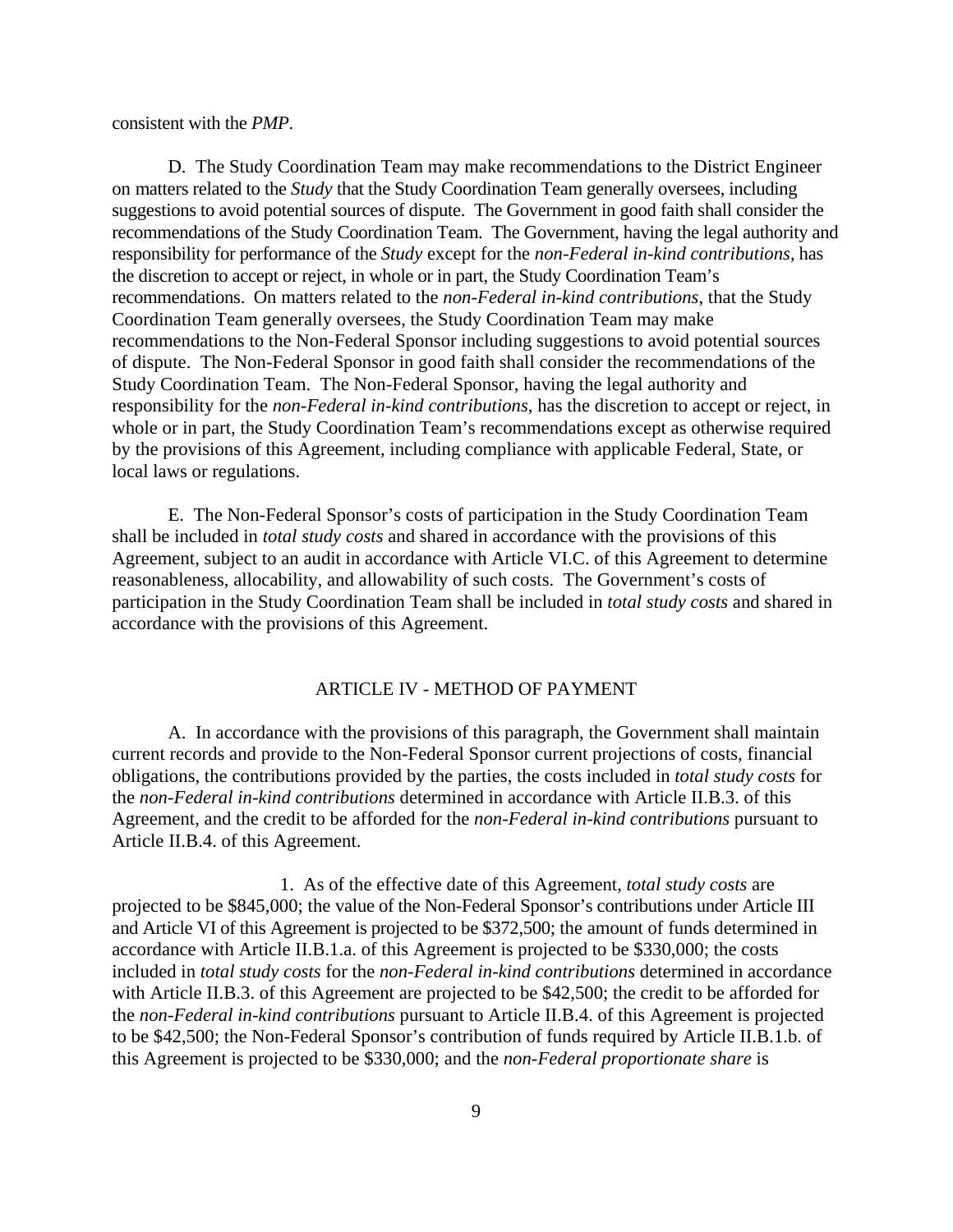projected to be 50 percent. These amounts and percentage are estimates subject to adjustment by the Government, after consultation with the Non-Federal Sponsor, and are not to be construed as the total financial responsibilities of the Government and the Non-Federal Sponsor.

2. By July 2012 and by each quarterly anniversary thereof until the conclusion of the *period of study* and resolution of all relevant claims and appeals, the Government shall provide the Non-Federal Sponsor with a report setting forth all contributions provided to date and the current projections of the following: *total study costs*; the value of the Non-Federal Sponsor's contributions under Article III and Article VI of this Agreement; the amount of funds determined in accordance with Article II.B.1.a. of this Agreement; the costs included in *total study costs* for the *non-Federal in-kind contributions* determined in accordance with Article II.B.3. of this Agreement; the credit to be afforded for the *non-Federal in-kind contributions* pursuant to Article II.B.4. of this Agreement; the Non-Federal Sponsor's contribution of funds required by Article II.B.1.b. of this Agreement; and the *non-Federal proportionate share*.

B. The Non-Federal Sponsor shall provide the contribution of funds required by Article II.B.1.b. of this Agreement in accordance with the provisions of this paragraph.

1. Not less than 30 calendar days prior to the scheduled date for issuance of the solicitation for the first contract for work on the *Study* or commencement of work on the *Study* using the Government's own forces, the Government shall notify the Non-Federal Sponsor in writing of such scheduled date and the funds the Government determines to be required from the Non-Federal Sponsor to meet its projected share under Article II.B.1.b. of this Agreement. Not later than such scheduled date, the Non-Federal Sponsor shall provide the Government with the full amount of such required funds by delivering a check payable to "FAO, USAED, PHILADELPHIA DISTRICT, E5" to the District Engineer, or verifying to the satisfaction of the Government that the Non-Federal Sponsor has deposited such required funds in an escrow or other account acceptable to the Government, with interest accruing to the Non-Federal Sponsor, or by presenting the Government with an irrevocable letter of credit acceptable to the Government for such required funds, or by providing an Electronic Funds Transfer of such required funds in accordance with procedures established by the Government.

2. The Government shall draw from the funds provided by the Non-Federal Sponsor such sums as the Government deems necessary, when considered with any credit the Government projects will be afforded for the *non-Federal in-kind contributions* pursuant to Article II.B.4. of this Agreement, to cover: (a) the *non-Federal proportionate share* of *financial obligations for the study* incurred prior to the commencement of the *period of study*; and (b) the *non-Federal proportionate share* of *financial obligations for the study* as *financial obligations for the study* are incurred. If at any time, the Government determines that additional funds will be needed from the Non-Federal Sponsor to cover the Non-Federal Sponsor's share of such financial obligations, the Government shall notify the Non-Federal Sponsor in writing of the additional funds required and provide an explanation of why additional funds are required. Within 60 calendar days from receipt of such notice, the Non-Federal Sponsor shall provide the Government with the full amount of such additional required funds through any of the payment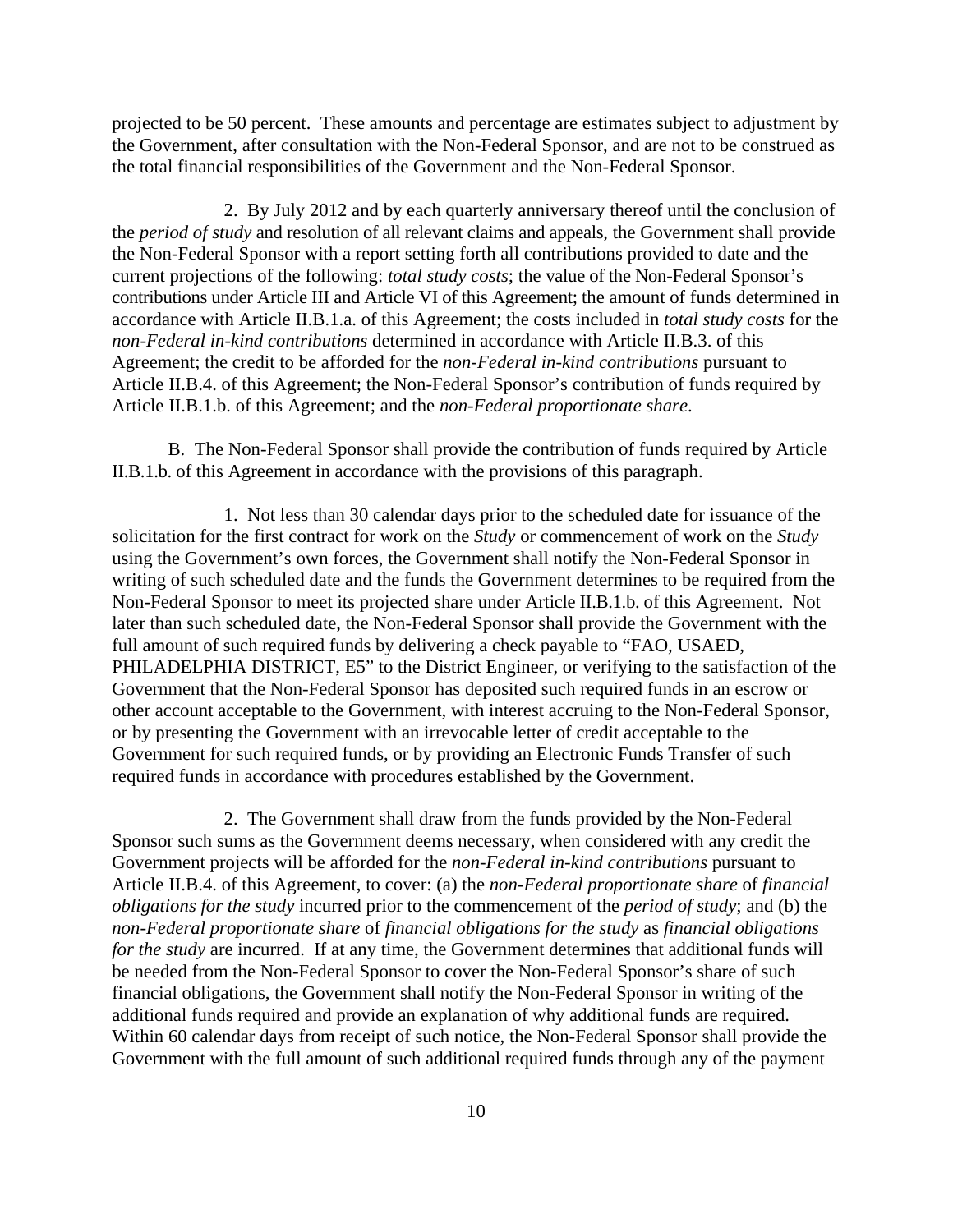mechanisms specified in paragraph B.1. of this Article.

C. Upon conclusion of the *period of study* and resolution of all relevant claims and appeals, the Government shall conduct a final accounting and furnish the Non-Federal Sponsor with written notice of the results of such final accounting. If outstanding relevant claims and appeals prevent a final accounting from being conducted in a timely manner, the Government shall conduct an interim accounting and furnish the Non-Federal Sponsor with written notice of the results of such interim accounting. Once all outstanding relevant claims and appeals are resolved, the Government shall amend the interim accounting to complete the final accounting and furnish the Non-Federal Sponsor with written notice of the results of such final accounting. The interim or final accounting, as applicable, shall determine *total study costs*, each party's required share thereof, and each party's total contributions thereto as of the date of such accounting.

1. Should the interim or final accounting, as applicable, show that the Non-Federal Sponsor's total required share of *total study costs* exceeds the Non-Federal Sponsor's total contributions provided thereto, the Non-Federal Sponsor, no later than 90 calendar days after receipt of written notice from the Government, shall make a payment to the Government in an amount equal to the difference by delivering a check payable to "FAO, USAED, PHILADELPHIA DISTRICT, E5" to the District Engineer or by providing an Electronic Funds Transfer in accordance with procedures established by the Government.

2. Should the interim or final accounting, as applicable, show that the total contributions provided by the Non-Federal Sponsor for *total study costs* exceed the Non-Federal Sponsor's total required share thereof, the Government, subject to the availability of funds and as limited by Article II.B.5. of this Agreement and the *Section 205Annual Program Limit*, shall refund or reimburse the excess amount to the Non-Federal Sponsor within 90 calendar days of the date of completion of such accounting. In the event the Non-Federal Sponsor is due a refund or reimbursement and funds are not available to refund or reimburse the excess amount to the Non-Federal Sponsor, the Government shall seek such appropriations as are necessary to make the refund or reimbursement.

 D. The Non-Federal Sponsor shall provide funds in the amount determined by this paragraph in accordance with the provisions of this paragraph.

 1. Not later than 60 calendar days after the effective date of this Agreement, the Government shall determine that portion of *financial obligations for the study* incurred prior to the commencement of the *period of study* and furnish the Non-Federal Sponsor with written notice of the results of such determination. If outstanding relevant claims and appeals prevent a final determination of that portion of *financial obligations for the study* incurred prior to the commencement of the *period of study* from being conducted in a timely manner, the Government shall prepare an interim determination of that portion of *financial obligations for the study* incurred prior to the commencement of the *period of study* and furnish the Non-Federal Sponsor with written notice of the results of such interim determination. Once all outstanding relevant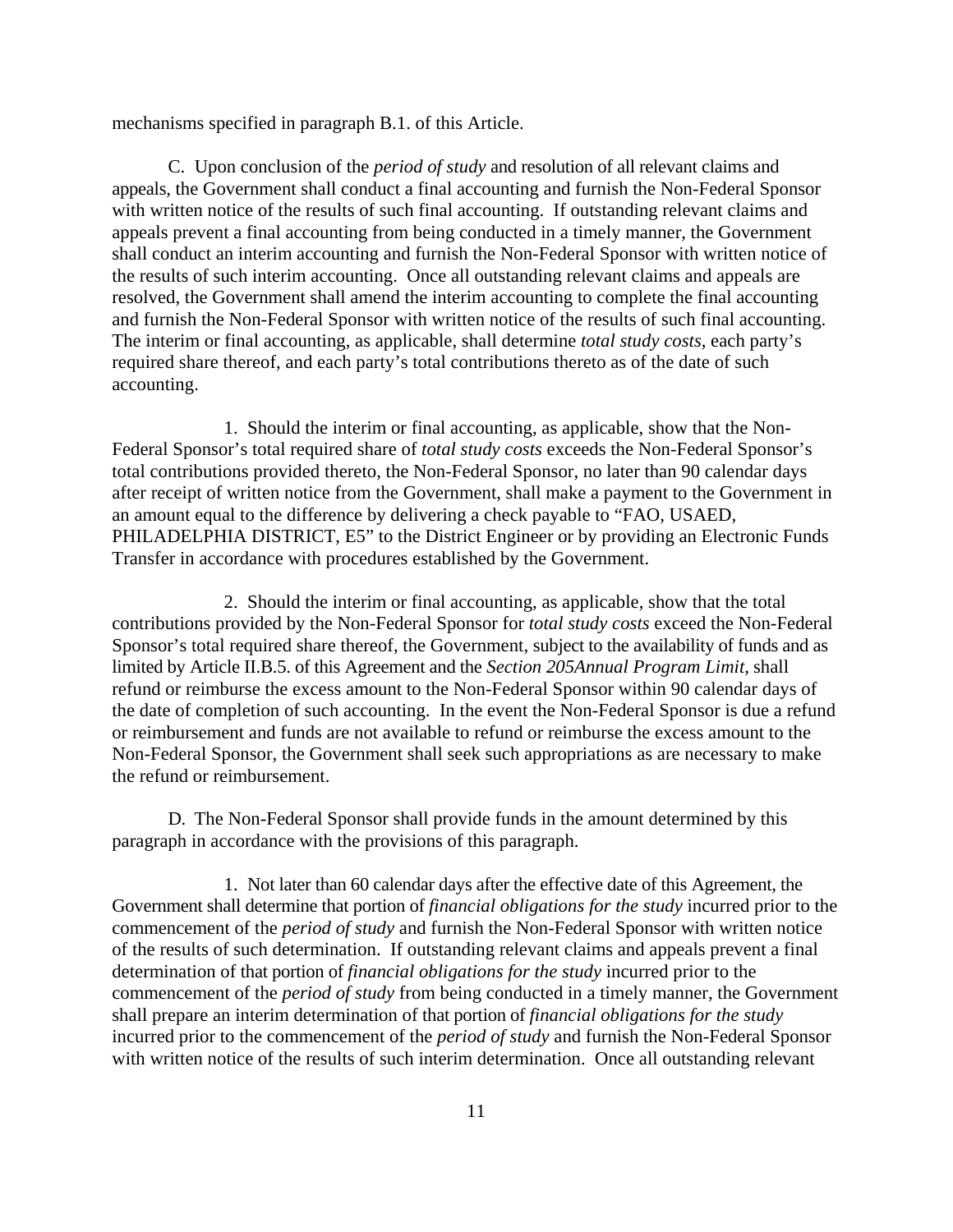claims and appeals are resolved, the Government shall amend the interim determination to complete the final determination and furnish the Non-Federal Sponsor with written notice of the results of such final determination of that portion of *financial obligations for the study* incurred prior to the commencement of the *period of study*. The interim or final determination, as applicable, shall determine that portion of *financial obligations for the study* incurred prior to the commencement of the *period of study* and each party's required share thereof.

2. The Government shall calculate four equal installments for payment of the Non-Federal Sponsor's required 50 percent share of that portion of *financial obligations for the study* incurred prior to the commencement of the *period of study*. The Government shall notify the Non-Federal Sponsor in writing of the Non-Federal Sponsor's required share of that portion of *financial obligations for the study* incurred prior to the commencement of the *period of study* and the amount of each installment.

3. The Non-Federal Sponsor shall pay the installments calculated pursuant to paragraph D.2. of this Article upon each six month anniversary of the date the Government notifies the Non-Federal Sponsor of the Non-Federal Sponsor's required share of that portion of *financial obligations for the study* incurred prior to the commencement of the *period of study* and the amount of the installments by delivering a check payable to "FAO, USAED, PHILADELPHIA DISTRICT, E5" to the District Engineer or providing an Electronic Funds Transfer in accordance with procedures established by the Government.

## ARTICLE V - DISPUTE RESOLUTION

As a condition precedent to a party bringing any suit for breach of this Agreement, that party must first notify the other party in writing of the nature of the purported breach and seek in good faith to resolve the dispute through negotiation. If the parties cannot resolve the dispute through negotiation, they may agree to a mutually acceptable method of non-binding alternative dispute resolution with a qualified third party acceptable to both parties. Each party shall pay an equal share of any costs for the services provided by such a third party as such costs are incurred. The existence of a dispute shall not excuse the parties from performance pursuant to this Agreement.

#### ARTICLE VI - MAINTENANCE OF RECORDS AND AUDIT

A. Not later than 60 calendar days after the effective date of this Agreement, the Government and the Non-Federal Sponsor shall develop procedures for keeping books, records, documents, or other evidence pertaining to costs and expenses incurred pursuant to this Agreement. These procedures shall incorporate, and apply as appropriate, the standards for financial management systems set forth in the Uniform Administrative Requirements for Grants and Cooperative Agreements to State and Local Governments at 32 C.F.R. Section 33.20. The Government and the Non-Federal Sponsor shall maintain such books, records, documents, or other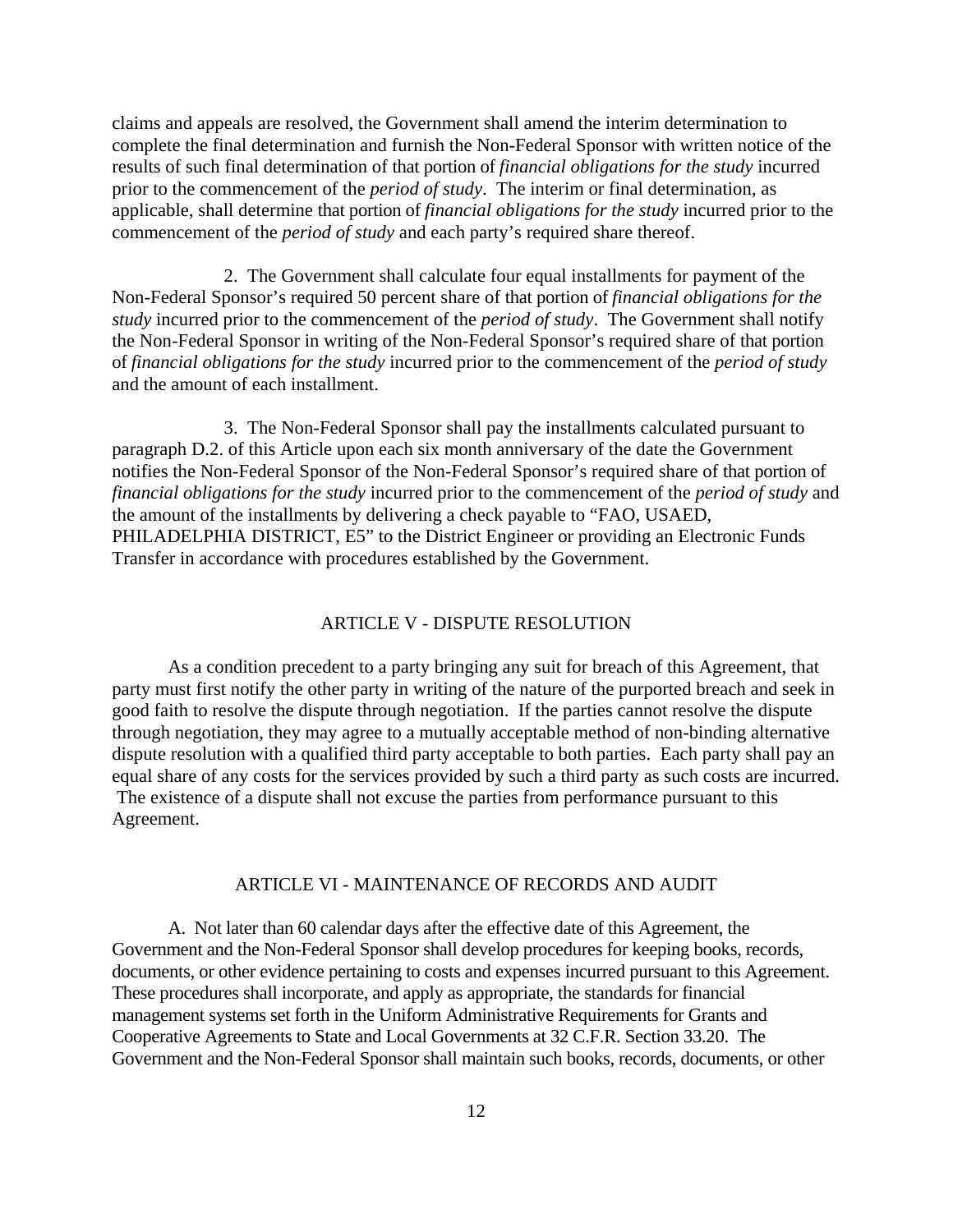evidence in accordance with these procedures and for a minimum of three years after completion of the accounting for which such books, records, documents, or other evidence were required. To the extent permitted under applicable Federal laws and regulations, the Government and the Non-Federal Sponsor shall each allow the other to inspect such books, records, documents, or other evidence.

B. In accordance with 32 C.F.R. Section 33.26, the Non-Federal Sponsor is responsible for complying with the Single Audit Act Amendments of 1996 (31 U.S.C. 7501-7507), as implemented by OMB Circular No. A-133 and Department of Defense Directive 7600.10. Upon request of the Non-Federal Sponsor and to the extent permitted under applicable Federal laws and regulations, the Government shall provide to the Non-Federal Sponsor and independent auditors any information necessary to enable an audit of the Non-Federal Sponsor's activities under this Agreement. The costs of any non-Federal audits performed in accordance with this paragraph shall be allocated in accordance with the provisions of OMB Circulars A-87 and A-133, and such costs as are allocated to the *Study* shall be included in *total study costs* and shared in accordance with the provisions of this Agreement.

C. In accordance with 31 U.S.C. 7503, the Government may conduct audits in addition to any audit that the Non-Federal Sponsor is required to conduct under the Single Audit Act Amendments of 1996. Any such Government audits shall be conducted in accordance with Government Auditing Standards and the cost principles in OMB Circular No. A-87 and other applicable cost principles and regulations. The costs of Government audits performed in accordance with this paragraph shall be included in *total study costs* and shared in accordance with the provisions of this Agreement.

## ARTICLE VII - FEDERAL AND STATE LAWS

In the exercise of their respective rights and obligations under this Agreement, the Non-Federal Sponsor and the Government shall comply with all applicable Federal and State laws and regulations, including, but not limited to: Section 601 of the Civil Rights Act of 1964, Public Law 88-352 (42 U.S.C. 2000d) and Department of Defense Directive 5500.11 issued pursuant thereto and Army Regulation 600-7, entitled "Nondiscrimination on the Basis of Handicap in Programs and Activities Assisted or Conducted by the Department of the Army".

## ARTICLE VIII - RELATIONSHIP OF PARTIES

A. In the exercise of their respective rights and obligations under this Agreement, the Government and the Non-Federal Sponsor each act in an independent capacity, and neither is to be considered the officer, agent, or employee of the other.

B. In the exercise of its rights and obligations under this Agreement, neither party shall provide, without the consent of the other party, any contractor with a release that waives or purports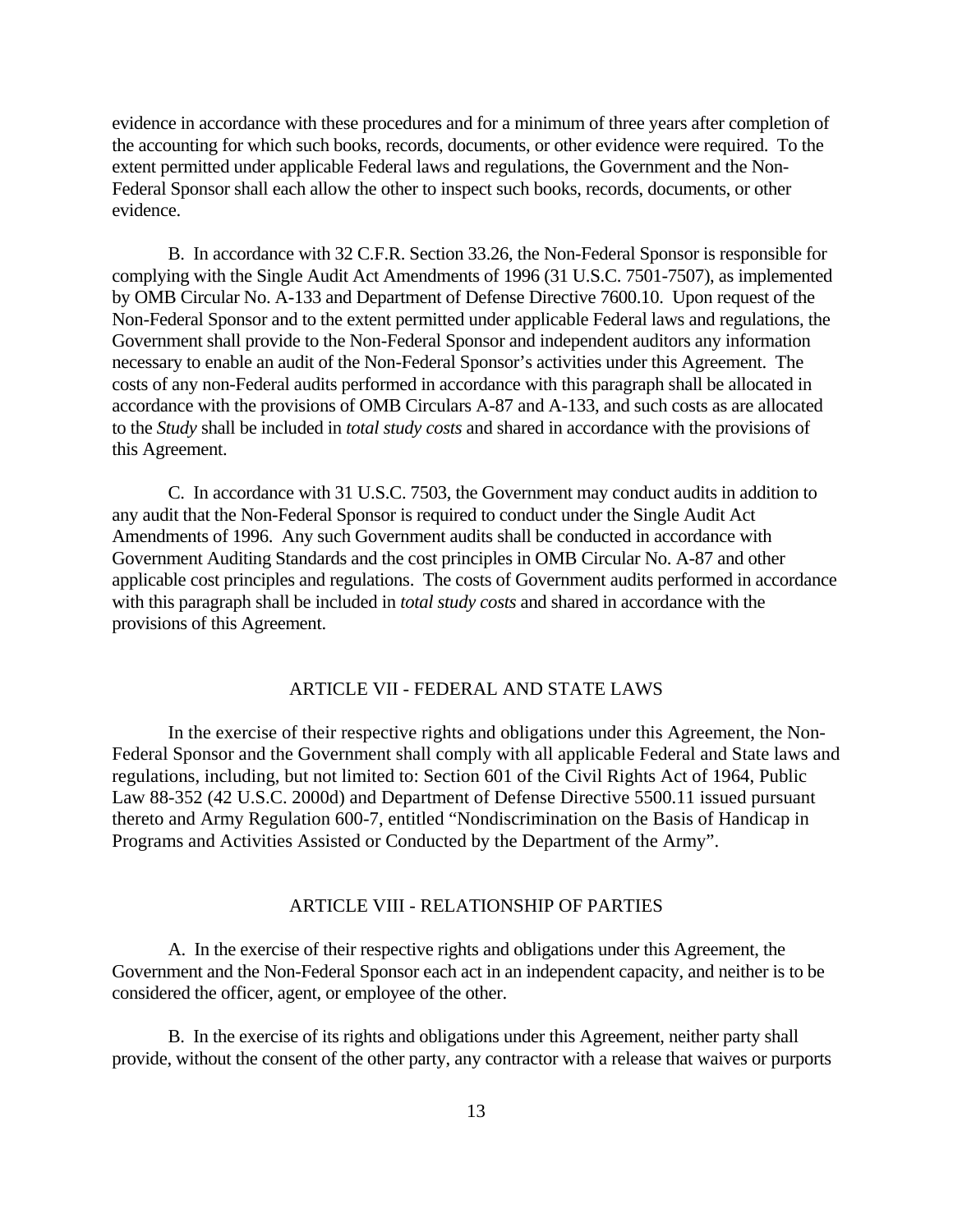to waive any rights the other party may have to seek relief or redress against that contractor either pursuant to any cause of action that the other party may have or for violation of any law.

## ARTICLE IX - TERMINATION OR SUSPENSION

A. Prior to conclusion of the *period of study*, upon 30 calendar days written notice to the other party, either party may elect without penalty to terminate this Agreement or to suspend future performance under this Agreement. In the event that either party elects to suspend future performance under this Agreement pursuant to this paragraph, such suspension shall remain in effect until either the Government or the Non-Federal Sponsor elects to terminate this Agreement.

B. If at any time the Non-Federal Sponsor fails to fulfill its obligations under this Agreement, the Assistant Secretary of the Army (Civil Works) shall terminate this Agreement or suspend future performance under this Agreement unless he determines that continuation of performance of the *Study* is in the interest of the United States or is necessary in order to satisfy agreements with any other non-Federal interests in connection with the *Study*.

C. In the event future performance under this Agreement is suspended pursuant to Article II.C. of this Agreement, such suspension shall remain in effect until such time that the Government notifies the Non-Federal Sponsor in writing that sufficient Federal funds are available to meet the Federal share of *total study costs* the Government projects to be incurred through the then-current or upcoming *fiscal year*, or the Government or the Non-Federal Sponsor elects to terminate this Agreement.

D. In the event that this Agreement is terminated pursuant to this Article, the parties shall conclude their activities relating to the *Study* and conduct an accounting in accordance with Article IV.C. of this Agreement. To provide for this eventuality, the Government may reserve a percentage of total Federal funds made available for the *Study* and an equal percentage of the total funds contributed by the Non-Federal Sponsor in accordance with Article II.B.1.b. of this Agreement as a contingency to pay costs of termination, including any costs of resolution of contract claims and contract modifications. Upon termination of this Agreement, all data and information generated as part of the *Study* shall be made available to the parties to the Agreement.

E. Any termination of this Agreement or suspension of future performance under this Agreement in accordance with this Article shall not relieve the parties of liability for any obligation previously incurred. Any delinquent payment owed by the Non-Federal Sponsor shall be charged interest at a rate, to be determined by the Secretary of the Treasury, equal to 150 per centum of the average bond equivalent rate of the 13 week Treasury bills auctioned immediately prior to the date on which such payment became delinquent, or auctioned immediately prior to the beginning of each additional 3 month period if the period of delinquency exceeds 3 months.

ARTICLE X - NOTICES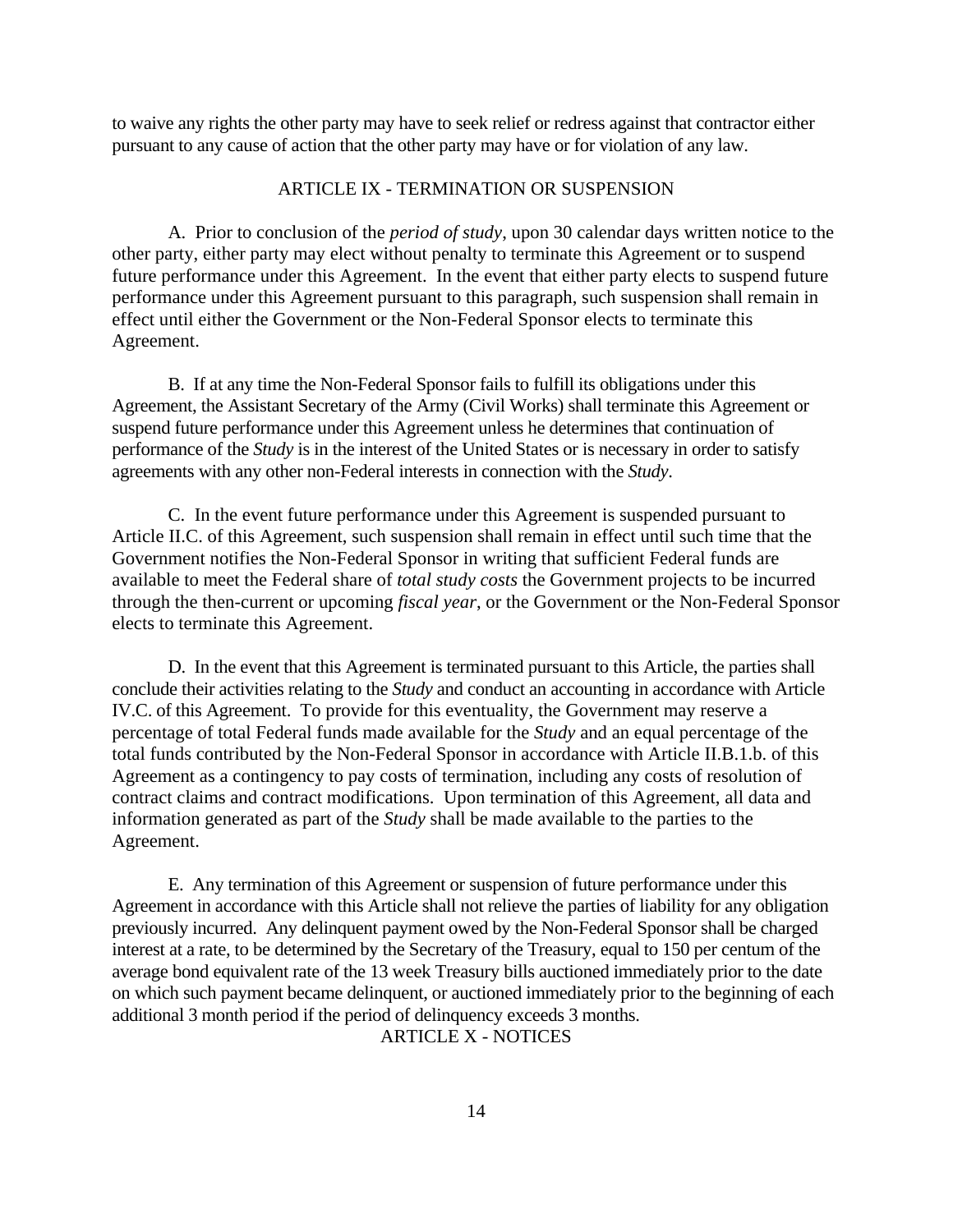A. Any notice, request, demand, or other communication required or permitted to be given under this Agreement shall be deemed to have been duly given if in writing and delivered personally or sent by telegram or mailed by first-class, registered, or certified mail, as follows:

> If to the Non-Federal Sponsor: Cheltenham Township Administration Building 8230 Old York Road Elkins Park, PA 19027-1589

If to the Government: District Engineer U.S. Army Engineer District, Philadelphia Wanamaker Building 100 Penn Square East Philadelphia, PA 19107-3390

B. A party may change the address to which such communications are to be directed by giving written notice to the other party in the manner provided in this Article.

C. Any notice, request, demand, or other communication made pursuant to this Article shall be deemed to have been received by the addressee at the earlier of such time as it is actually received or seven calendar days after it is mailed.

# ARTICLE XI - CONFIDENTIALITY

To the extent permitted by the laws governing each party, the parties agree to maintain the confidentiality of exchanged information when requested to do so by the providing party.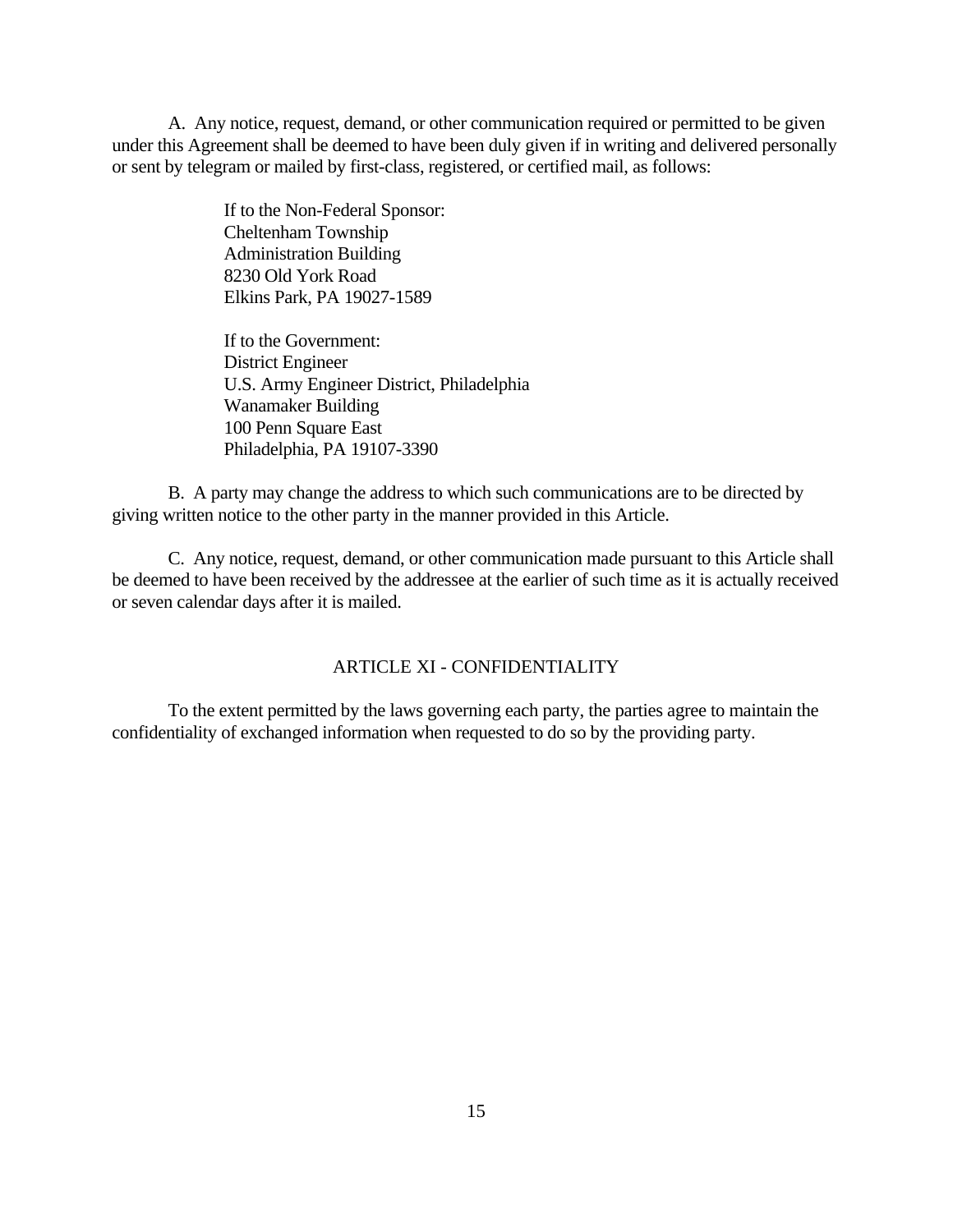IN WITNESS WHEREOF, the parties hereto have executed this Agreement, which shall become effective upon the date it is signed by the District Engineer.

DEPARTMENT OF THE ARMY

TOWN OF CHELTENHAM

 $\overline{\mathscr{K}}$ 

BY:

Philip M. Secrist, III Lieutenant Colonel, Corps of Engineers **District Commander** 

BY: David & Kraynik Township Manager

 $6/14/2$ DATE:

DATE: 20 June 2012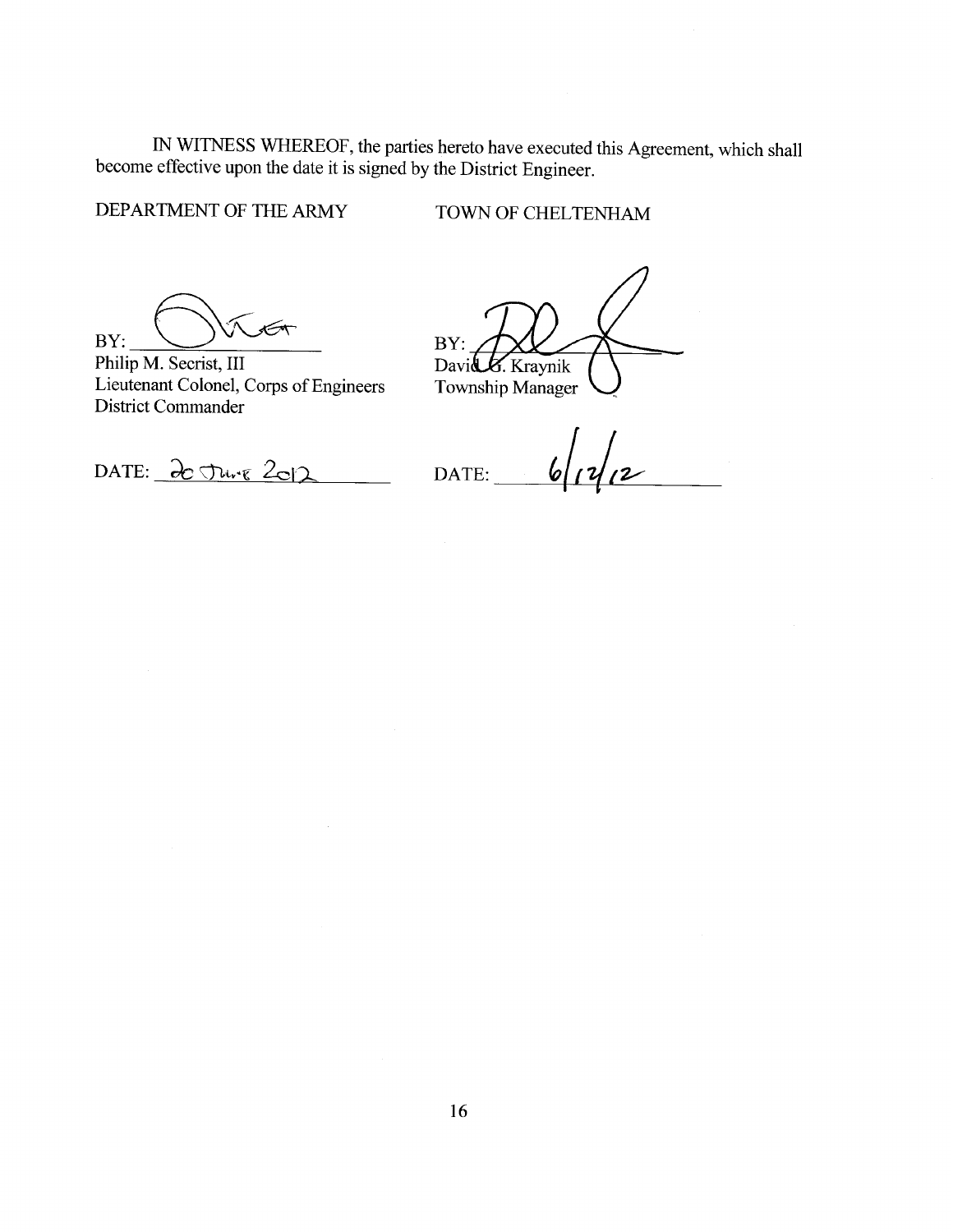## CERTIFICATE OF AUTHORITY

I, Joseph M. Bagley, do hereby certify that I am the principal legal officer of Cheltenham Township, that Cheltenham Township is a legally constituted public body with full authority and legal capability to perform the terms of the Agreement between the Department of the Army and Cheltenham Township in connection with the feasibility study for Tookany Creek, and to pay damages, if necessary, in the event of the failure to perform in accordance with the terms of this Agreement and that the persons who have executed this Agreement on behalf of Cheltenham Township have acted within their statutory authority.

IN WITNESS WHEREOF, I have made and executed this certification this  $146$  day of June  $2012$ Joseph M. Bagley  $\overline{\mathscr{L}}$